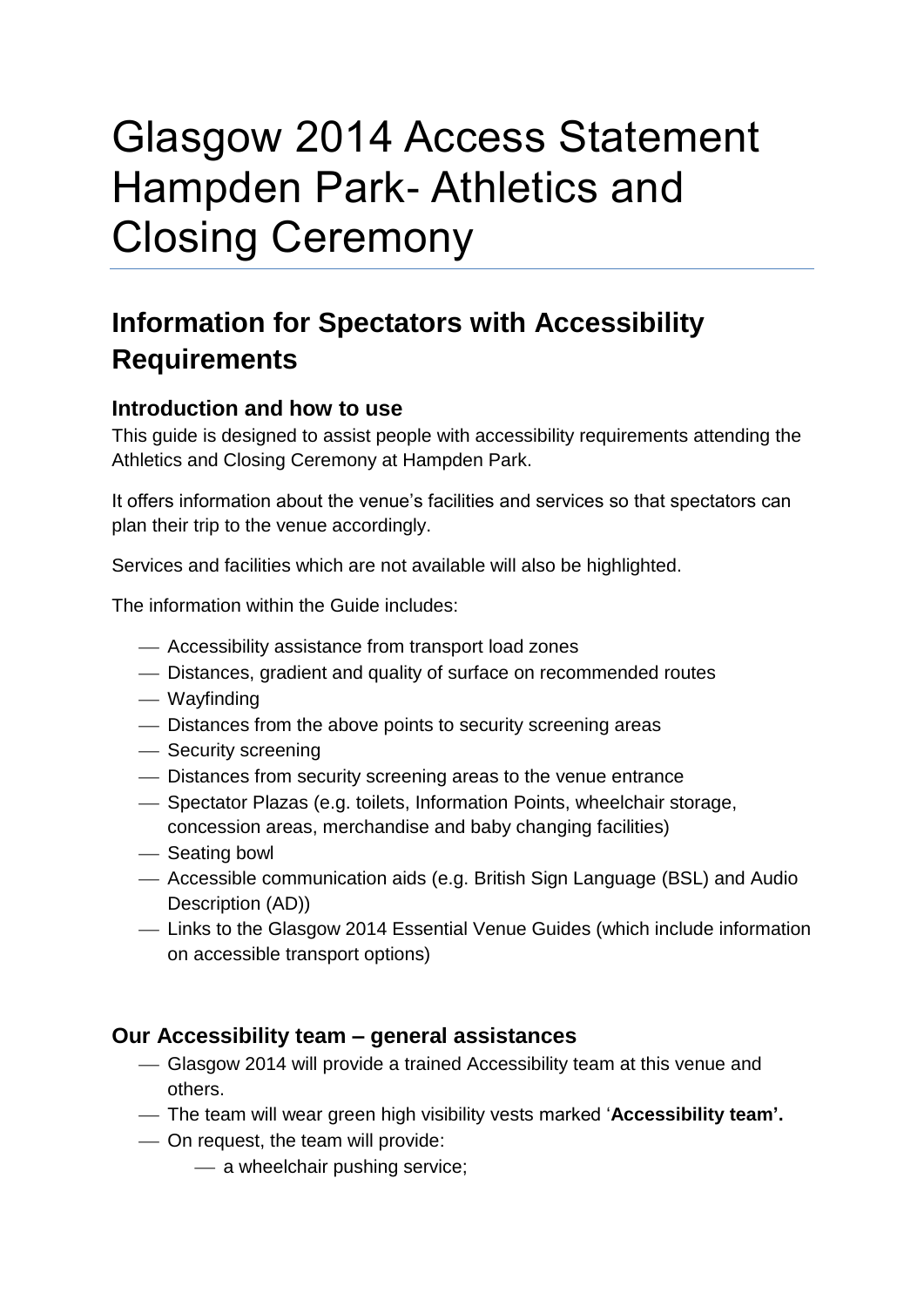- a wheelchair loan service;
- access to using a BSL interpreting service;
- $-$  sighted guiding for visually impaired people; and
- provision of assistive communication aids (e.g. hearing enhancement headsets, portable counter loops and pocket talkers for people with hearing impairments).

| <b>BSL</b>          | <b>British Sign Language</b>                                                                                                                                            |
|---------------------|-------------------------------------------------------------------------------------------------------------------------------------------------------------------------|
| <b>AD</b>           | <b>Audio Description</b>                                                                                                                                                |
| 1:14                | The general measurement of a slope<br>gradient where a path will rise one metre<br>for every 14 m travelled in a horizontal<br>direction (also 1:12, 1:15, 1:20, etc.). |
| <b>PSA</b>          | Pedestrian Screen Area                                                                                                                                                  |
| <b>Discreet PSA</b> | Small tent for people who request to be<br>searched in private                                                                                                          |
| <b>WTMD</b>         | Walk through metal detector                                                                                                                                             |
| <b>BOH</b>          | Back of house                                                                                                                                                           |
| <b>FOH</b>          | Front of house                                                                                                                                                          |
| Overlay             | Design layout, or fit-out, required by<br>Glasgow 2014 to make the building<br>suitable to function as a Games venue.                                                   |

## **Abbreviations/technical terms**

## **Emergency evacuation**

– An emergency evacuation plan has been prepared for each venue during the Games which specifically considers the needs of disabled people.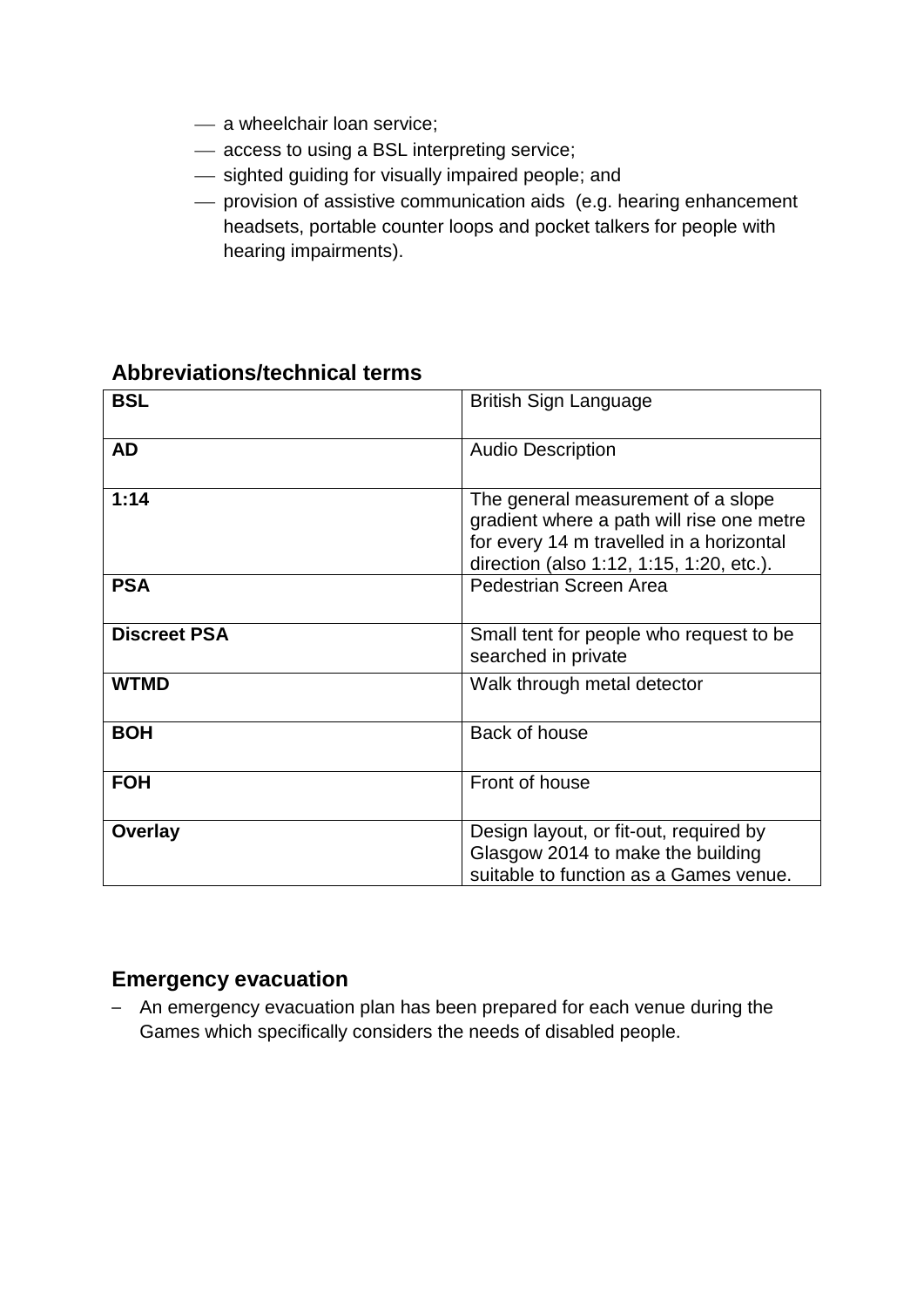## **Location**

– Hampden Park is located approximately 3.8 miles south of Glasgow City Centre.

## **Challenges**

The stadium is an existing venue.

Given the temporary nature of the Games and the large numbers of visitors attending, it should be noted that there will be exceptions to best practice standards where there are conflicting demands.

For example:

- **Public safety** routes will be very controlled. Resting benches will not be provided in locations where crowd safety takes precedence.
- **Catering/Refreshment vans** catering counters will not meet best practice dimensions.
- **Accessible toilets** Some temporary toilets in the external spectator plaza will not meet best practice dimensions.

**Costs**- Where it would be impractical to provide a relatively expensive feature which will have no place in legacy mode.

or

Where alteration to a feature is ultimately the responsibility of the venue owner/operator.

## **Transport**

– Please refer to [Accessible Transport](http://www.glasgow2014.com/games/transport/accessibility-information) for information on Blue Badge Parking and accessible transport to the venue.

## **Routes**

## **Mount Florida Rail Station to venue entrance**

 The walking route from Mount Florida Station to the venue entrance is approximately 800m along Prospecthill Road which begins with a steep incline and finishes with a steep descent.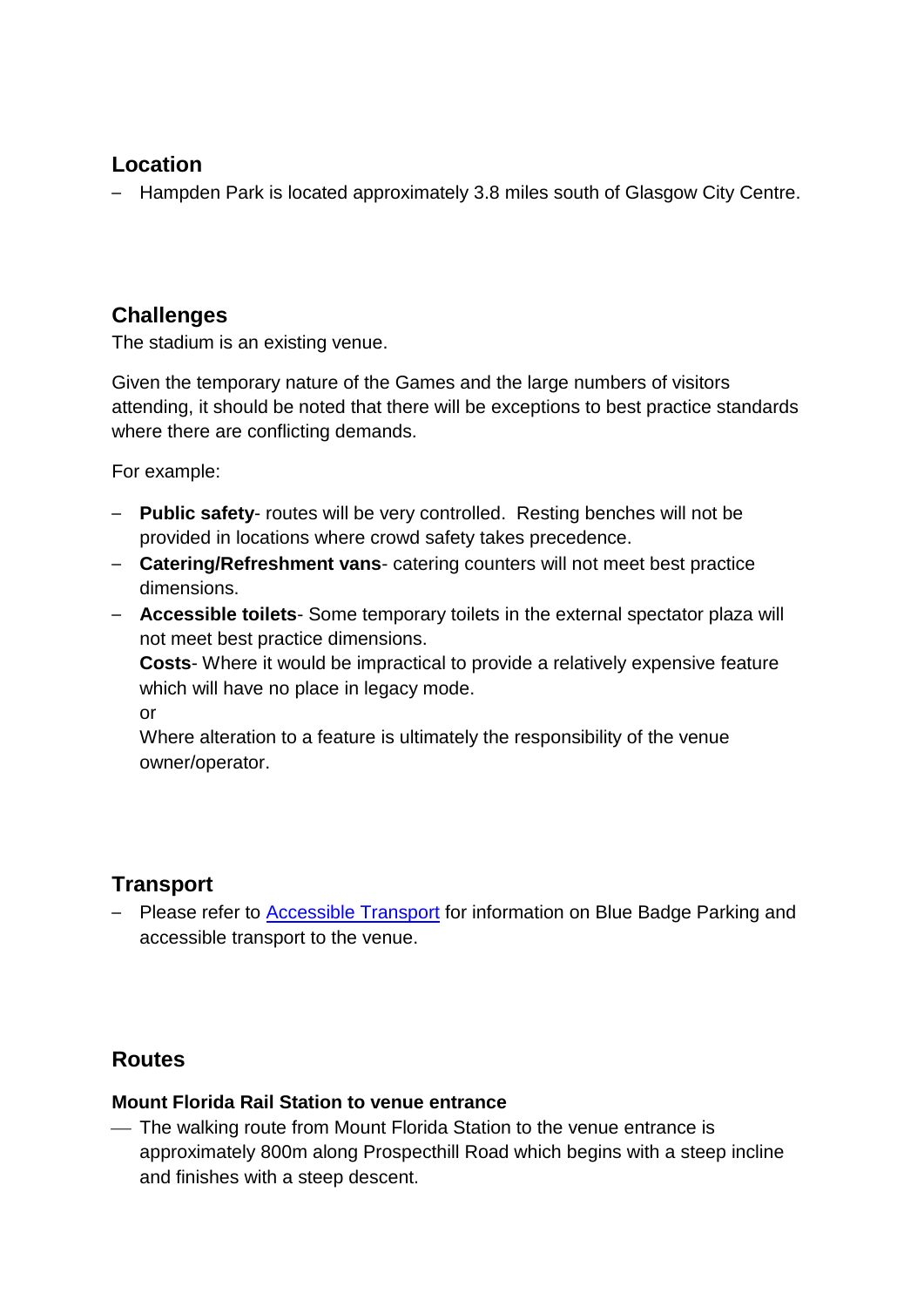- The route has a number of dropped kerbs.
- There will be tactile paving at all controlled crossing points.
- There will be a small number of benches along the way.

#### **Blue Badge Parking (Asda, Toryglen) to venue entrance**

- The distance is approximately 350m.
- Portable ramps will be provided.
- The route will be generally flat.
- There will be a wheelchair pushing service from this point.
- There will be a number of controlled crossings along the route.

#### **Taxi set-down point (Myrtle View Road) to venue entrance**

- The distance is approximately 300m.
- The route to the venue entrance will be generally flat.
- Portable ramps will be provided.
- You must cross at the junction with Prospecthill Road.
- There will be no benches along this route.

#### **Accessible load zone (Curling Crescent) to venue entrance**

- The distance is approximately 200m along Aikenhead Road
- The route to the venue entrance will be generally flat.
- Portable ramps are provided.
- There will be no benches provided along this route.

## **Egress**

- Egress to the direction of Mount Florida is by Somerville Drive and Aikenhead Road
- There will be no accessible shuttle along Somerville Drive therefore spectators should exit towards Aikenhead Road and towards Curling Crescent for this accessible service.

## **Toilets (outside the venue)**

– There is an existing toilet at Mount Florida Rail Station. This is not accessible for wheelchairs.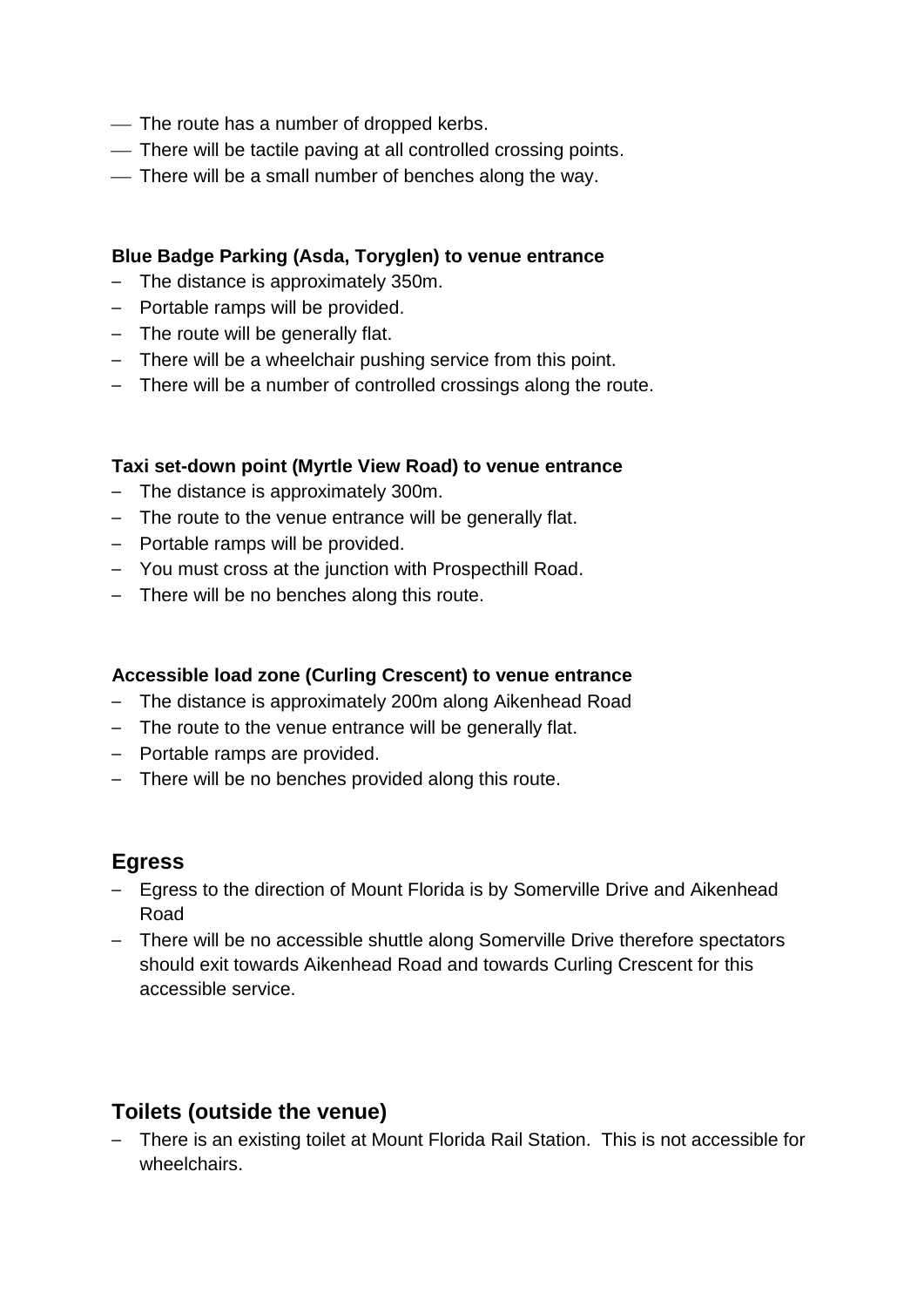– There will be no toilets provided immediately outside the venue.

## **Venue entrance/PSAs**

- The venue entrance is along Aikenhead Road.
- All spectators must pass through a PSA.
- Immediately after passing through the PSA, you must present your ticket for inspection.

## **PSAs**

#### **Width of PSAs**

– WTMDs will generally be 760mm wide x 2050 mm high.

#### **Personal items/medical dependencies**

- The WTMDs will detect metal items, e.g. personal oxygen concentrators, insulin pens/syringes, prosthetic limbs, implants (such as cochlear implants) and pacemakers
- You can walk through safely.
- If you feel uncomfortable doing so, please make the security staff aware of any personal device(s) and you will be requested to be searched via an alternative appropriate method.
- If you are a wheelchair user, you may be required to pass through a wider aisle and undergo a pat down search.
- Care will be taken to wand people with a disability, particularly where the person identifies an area which is sensitive, painful to the touch, or difficult to move.
- A small number of PSAs will have an induction counter loop for people with hearing impairments, represented by a hearing loop symbol.

#### **Discreet PSAs**

- This is available should you wish to be searched in private.
- The discreet PSA will include a chair for easy communication and rest support.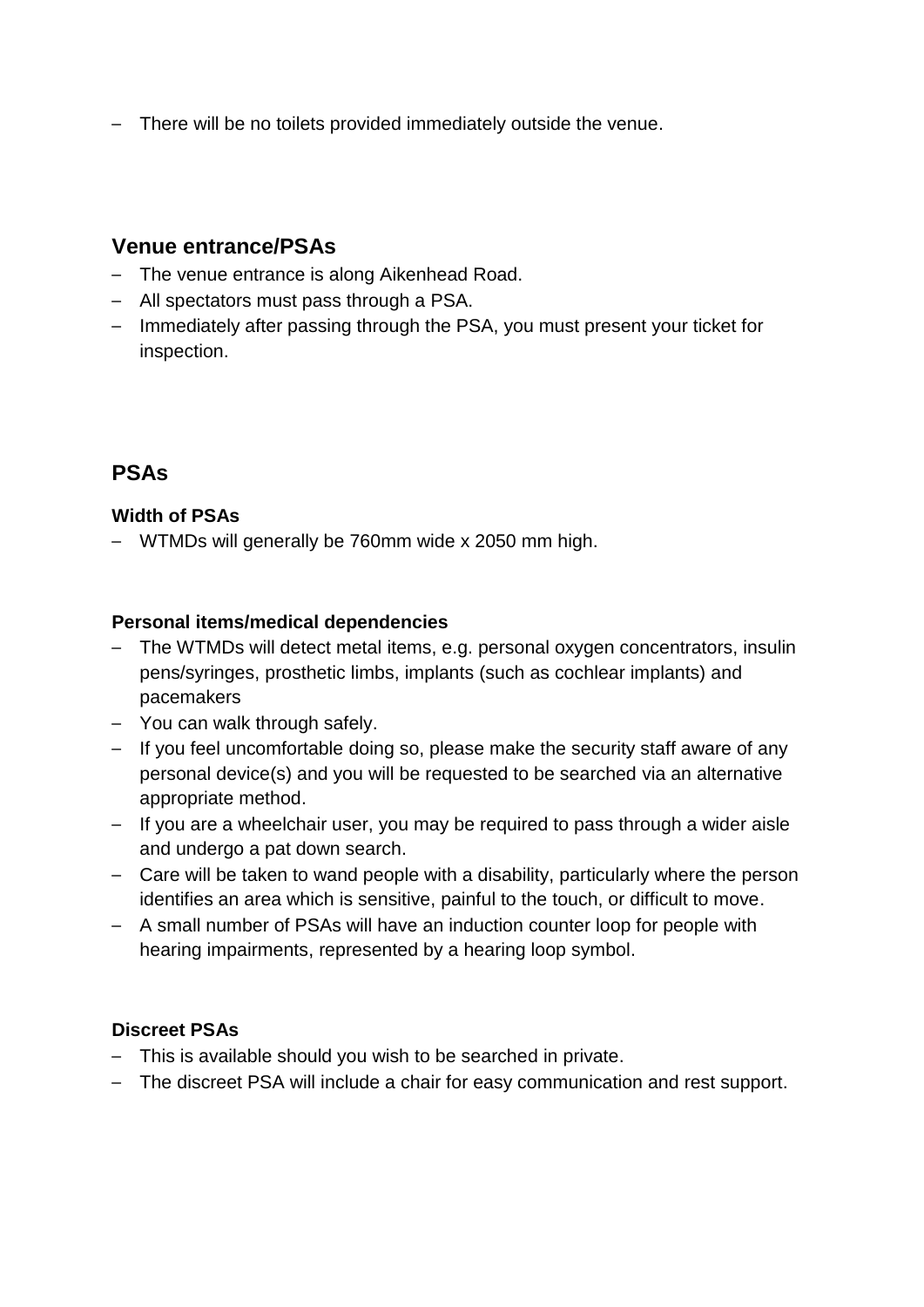#### **Pass out**

- If you need to leave the venue for a reason related to your disability you will be permitted, with exception, to exit the venue.
- You must re-enter the venue through a PSA.

## **Spectator Plaza**

### **Features**

- On entering the Spectator Plaza you will see a number of concessions, merchandise, first aid facilities and the spectator information point.
- Wheelchair loan service is located next to the Spectator Information point.
- There will be no benches for resting in the Spectator Plaza.
- There will be no tables and chairs provided in the Spectator Plaza.

### **Access Routes**

- The main route begins at a lower level near the plaza at Aikenhead Road and takes a 100m incline up to a route surrounding part of the stadium
- This surrounding route is generally flat
- The Spectator Services team will direct you to the relevant seating zones.
- To reach level 4 from this point, spectators may choose to climb two flights of steps, use a steep ramp or use lifts further along the north stand (see below).
- The ramp (approximately 1:13) will require one or two members of the Accessibility team to push.
- The ramp has steep cross falls.

#### **Lifts**

- There are lifts serving various parts of the venue.
- The main lifts for wheelchair users are midway along the North Stand taking to level 4.
- The lifts take spectators up to the main concourse for wheelchair viewing on level 4 and to some parts of level on the South Stand.
- The lifts have audible signals and tactile push buttons.
- There is likely to be queuing for these lifts.

## **Mobility Buggy**

– There will be no mobility buggy service provided at this venue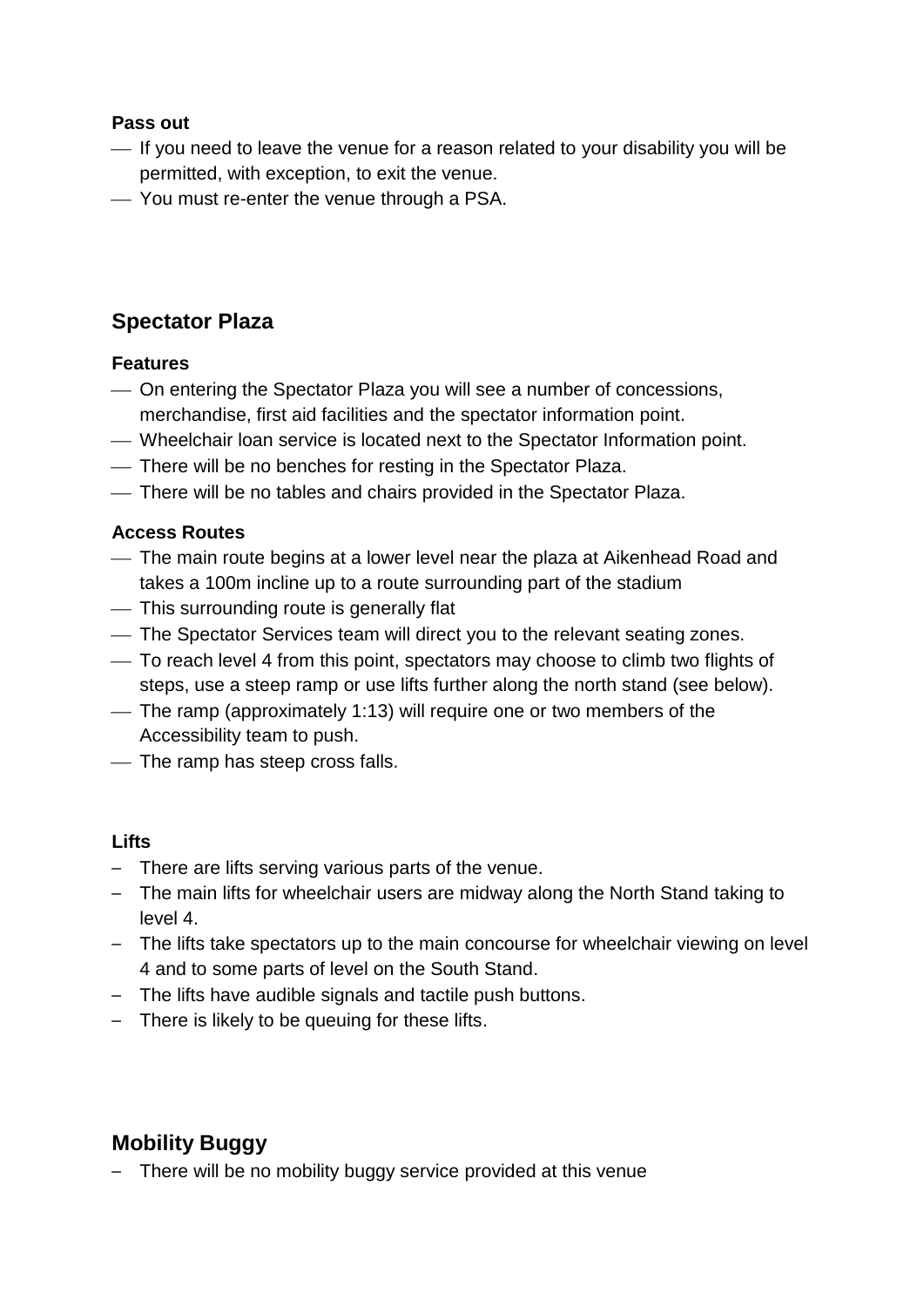## **Toilets**

– Toilets will be provided outside in the Spectator Plaza on level 4 which have a turning space of 1.5m x 1.5m

## **Spectator concourse on level 4**

- The spectator concourse (level 4) has a number of catering concessions, baby changing, first aid facilities
- Spectator viewing for wheelchair users is on this level in the North and East stands,
- Stairs will take other spectators down to seats below this level

### **Wheelchair storage**

- Spectators who have arrived using a wheelchair or large pushchair may have purchased a standard seat ticket and wish to transfer to a standard seat
- The team will agree with you on the safe storage of your wheelchair away from your seat
- The method of retrieval will be advised by the Accessibility team.

## **Wheelchair charging points**

- Wheelchair charging points will not be provided at this venue; therefore it is advised that you prepare in advance and consider good battery management.
- If you experience problems with your powered wheelchair or mobility scooter at the venue, please speak with one of the Accessibility team members.

## **Accessible toilets (within venue)**

- Accessible toilets are located on the spectator concourse of the main building, approximately within 45 metres of most points (measured horizontally).
- The manoeuvring space in most of the accessible toilets  $1.5 \times 1.5$  m.
- There are horizontal and vertical handrails and a small hand rinse wash hand basin.
- The support grab rails are white with white painted walls.
- The accessible toilets have emergency pull cord alarms.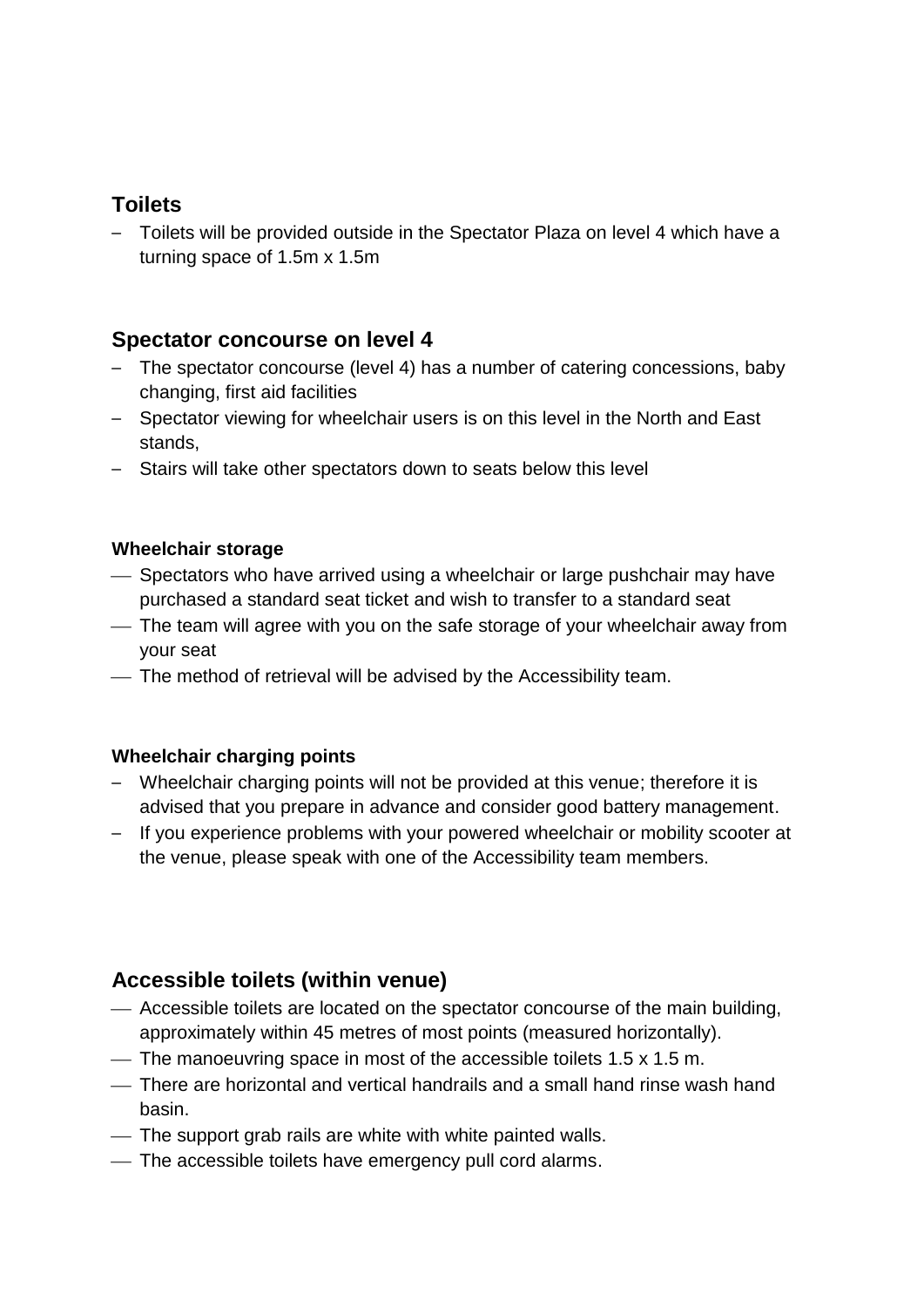There is a shelf provided for placing of colostomy bags and other personal items.

### **Changing Places facility (level 4, North Stand)**

- There is a Changing Places Facility in the venue.
- The facility is located in a FOH area which is located behind the spectating area for wheelchair users.
- The area is approximately 8.5 m<sup>2</sup>.
- It is equipped with a track mounted hoist and changing bed.
- The toilet is covered by the track hoist
- If you require use of this facility, please speak with a member of the Spectator Services team.
- There is currently no heating in the Changing Places facility.
- Carers are advised to take a sling suitable for individual requirements.

#### **Baby changing**

 Baby changing facilities will be provided within a number of toilets by means of a fold down plinth with safety straps.

## **Spectator seating**

#### **Seating category**

There are two main seating categories:

- Wheelchair Access Seating
- Easy Access Seating

If you require a seat with additional leg space on the end of a row, or close to toilets for a reason related to your disability, this should be already captured on your ticket.

You must inform our ticket line by calling **0808 161 2014.**

#### **Viewing position (wheelchair users)**

- Elevated viewing to the FOP is on level 4 in the North and East stands.
- The spectator viewing balustrade is approximately 850mm high.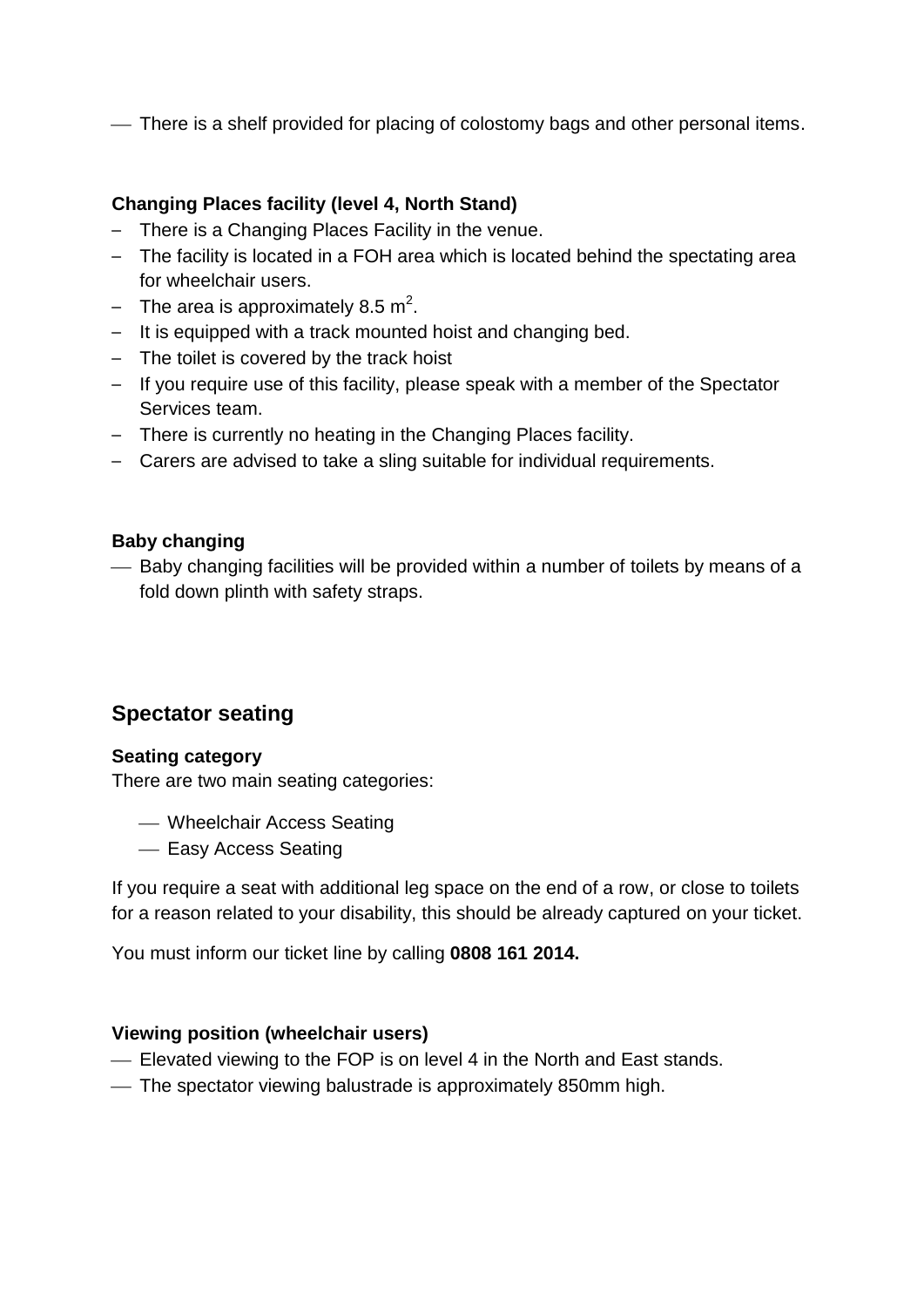#### **Viewing position (Easy Access ticket holders)**

- Easy Access Ticket holders will be seated in an area specific to their ticket purchase.
- The Ticketing team has completed a process which looks at individual needs (limited mobility, hearing impairment or visual impairment) in order to determine seating locations.
- Every reasonable effort has been made to seat people with limited mobility or people with assistance dogs at the end of rows, or in seats where they are required to be close to toilets etc.

#### **Family groups and companions**

– The Ticketing team has made every effort to ensure that small groups/families are not separated.

#### **Features along the field of play**

Whilst every effort has been made to offer a clear view of the field of play, the following features will be located in front of spectators:

- Microphones
- Advertising corrals
- Press/photography
- Technical officials

## **Assistive technology/hearing enhancement**

– Standard commentary will be provided in ear for people with a hearing impairment.

#### **Hearing enhancement technology**

- Glasgow 2014 will provide hearing assistance technology by radio communication aids for you to enjoy the live commentary.
- Multiple channels are available through this system.
- There will not be a fixed induction loop zone, which is normally confined to one or two zones, for people with a hearing impairment.
- $-$  If you have a hearing impairment, your ticket purchase will not restrict your seating location.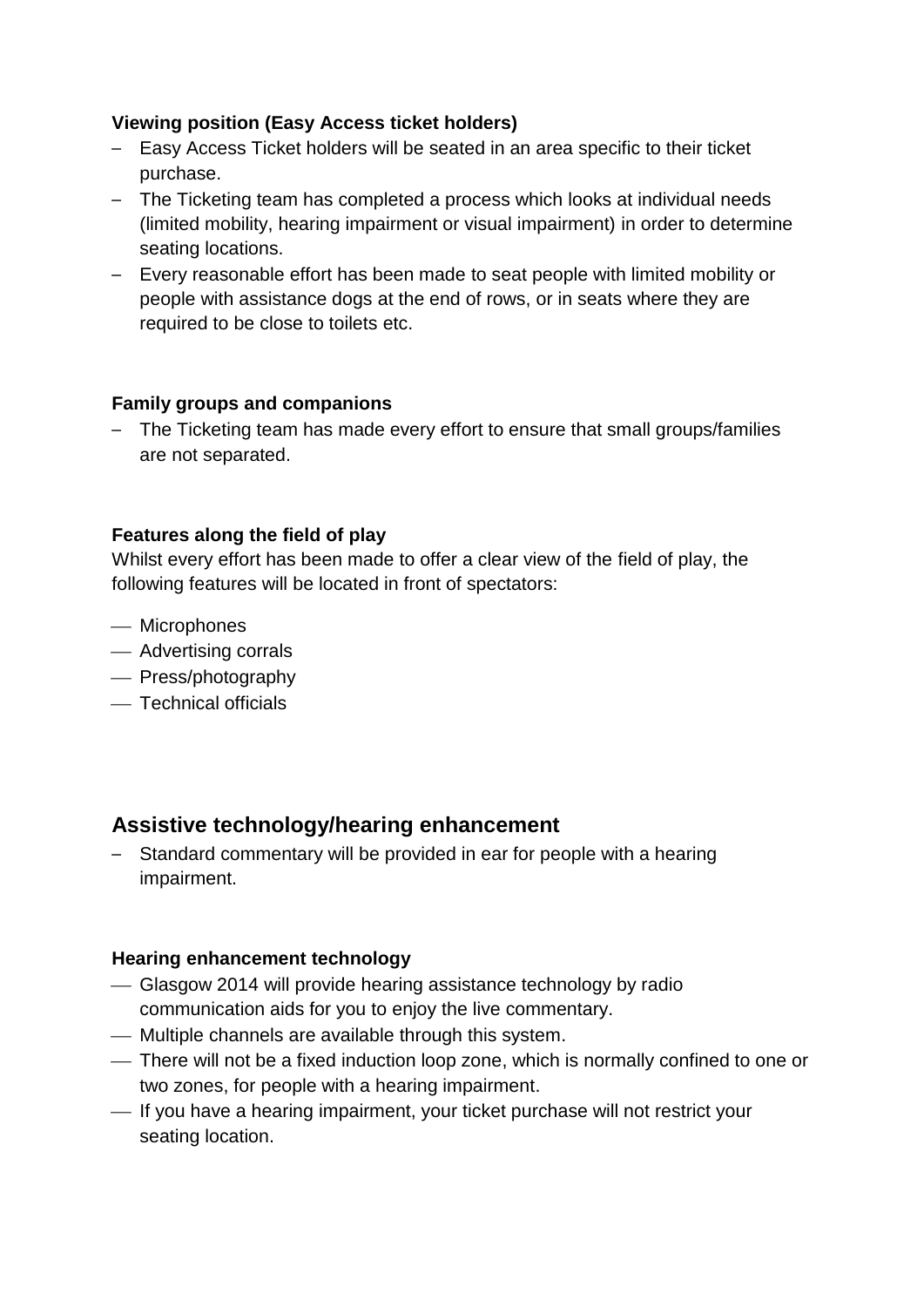- Inductive coupler loops, which hook over the ear, will be provided free of charge along with a receiver to pick up in-venue technology. Glasgow 2014 will not be provide neck loops; however, the receiver will be compatible with most neck loops.
- If you normally wear a neck loop you can take it into the venue and plug into the handheld receiver.

#### **BSL**

- **One to one communication** A BSL remote interpreting service for general one to one communication will be provided through the use of tablets at the Spectator Service Information points.
- **Spectator presentation** BSL will not be provided at the athletics or Closing **Ceremony**

#### **Captioning**

– Live captioning will not be provided at the Athletics however it will be provided at the Closing Ceremony on video screens.

#### **AD for visually impaired people**

- AD will be provided at this venue for all athletics events and for the Closing Ceremony.
- Please refer to [Assistive Technology](http://www.glasgow2014.com/about-us/accessibility-diversity-and-inclusion/assistive-technology) for more information.

#### **Video screen**

– A video screen will be provided to assist all spectators in their enjoyment of the sport.

## **Auxiliary services**

#### **Sighted guide service**

- A sighted guide service will be available at this venue.
- Please ask about accessing this service at the Information Point.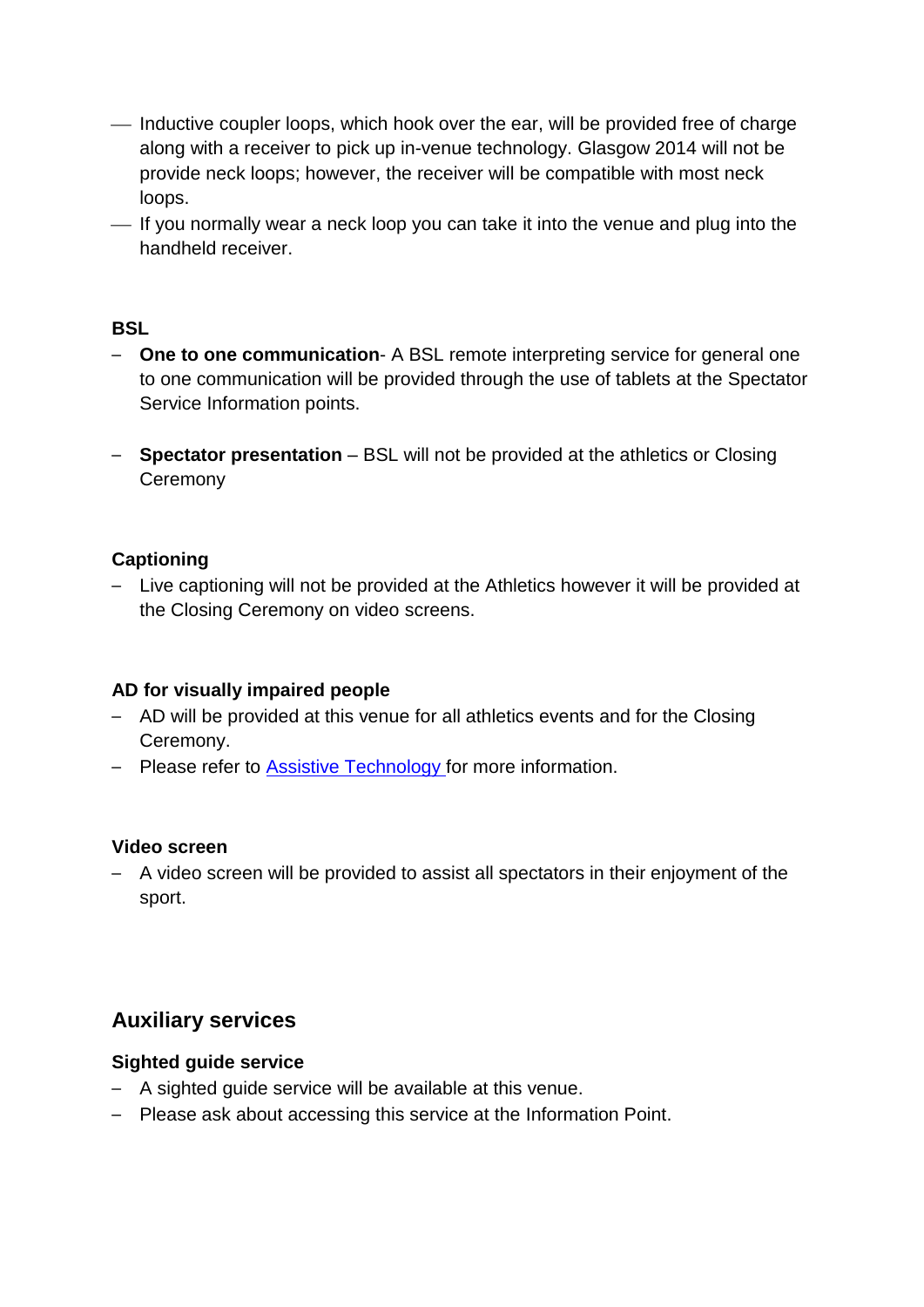### **Dog spending area**

- This will be located in the Spectator Plaza
- The area will have a low fencing surrounding the toilet area and will be equipped with a water bowl and some cleaning equipment, paper towels and the like
- Part of the Dog Spending Area will be covered in an organic material such as wood chips
- There will be no directional signage other than a sign fixed to the fence enclosure displaying the words *"Dog Spending Area"* with a dog pictogram
- If you require access for your dog to use this area, please ask at the Spectator Information Point or ask a member of the Accessibility Team

## **Cable covers**

- Glasgow 2014 has made every effort to contain cables using cable bridges. There may be a need to contain cables along the ground of some routes using cable covers with a slight ramped profile.
- Cable covers will contrast well against the floor so that people with visual impairments are aware of their presence.

## **Summary**

- Please refer to [Accessible Transport](http://www.glasgow2014.com/games/transport/accessibility-information) for information on accessible parking.
- There is a steep ramp leading to level 4.
- There will not be a mobility buggy service at this venue.
- The Accessibility team will provide a wheelchair pushing service.
- Portable counter loops for people with a hearing impairment will be provided at key information points.
- Concessions will be provided in the spectator plaza and spectator concourses (e.g. merchandise, catering facilities).
- Wheelchair spectating will be sheltered and level with food and drink concessions.
- There will be a Changing Places facility at this venue.
- There will be no tables and chairs in the Spectator Plaza or the spectator concourses.
- Sighted guide service will be provided.
- Dog spending area will be provided.
- Assistive hearing technology to listen to commentary will be available.